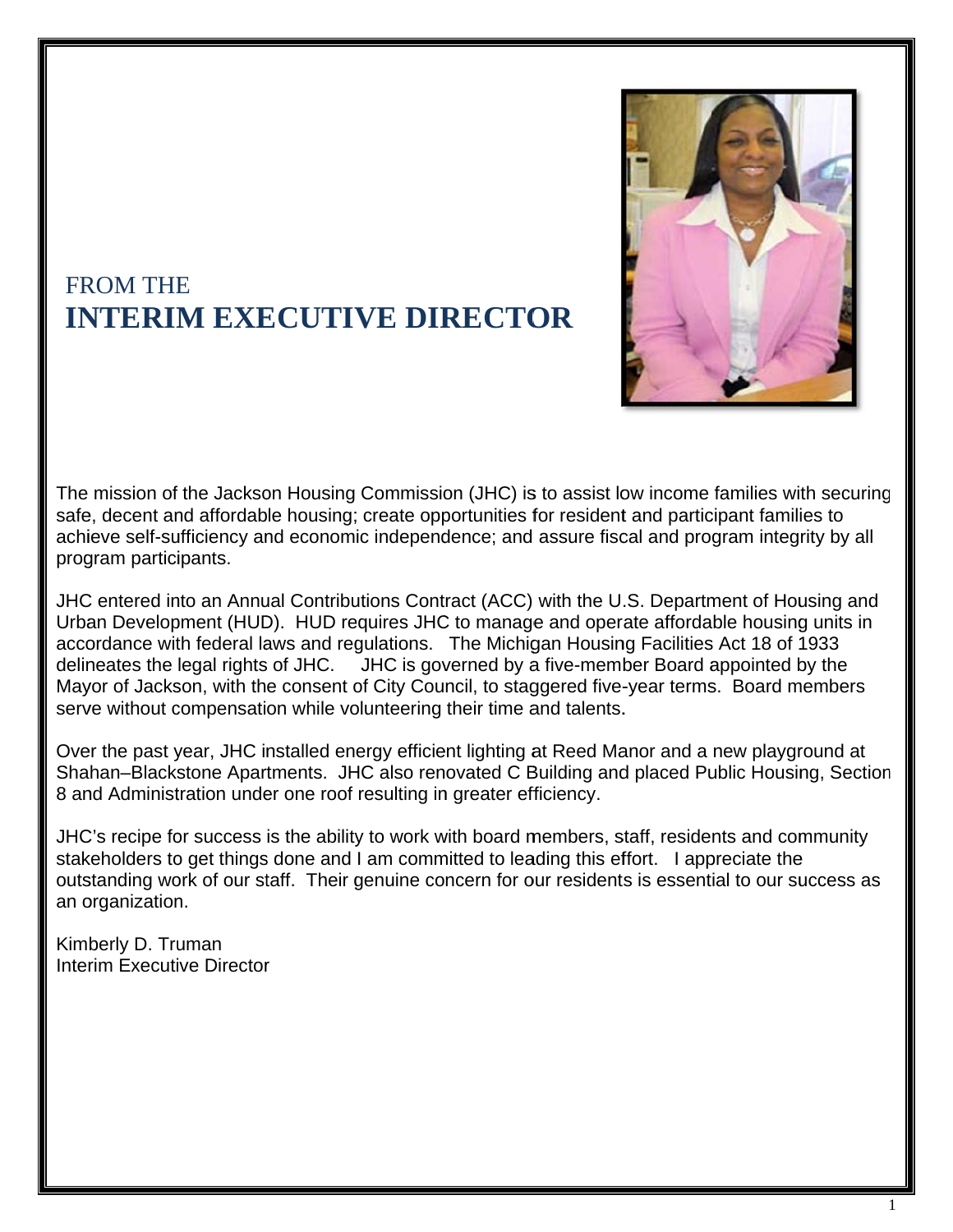## **COMMISSION TIMELINE**

#### **February 26, 1946**

*Created by City Ordinance 196 under the Federal Public Housing Act and the State of Michigan's Public Act 18 of 1937.* 

#### **August 23, 1949**

*A Housing Committee consisting of 12 citizens was appointed to develop a comprehensive study of low rent housing needs in the City. The Committee recommended that the Commission develop low rent public housing.* 

#### **June 27, 1963**

*Executed the first Annual Contributions Contract with the Federal Government.* 

#### **October 1965**

*Completed construction of Chalet Terrace, a combination of 32 elderly and 68 family units.* 

#### **October 1967**

*Purchased an existing eleven-year old apartment building and converted it to low rent housing for elderly and disabled residents. It now stands as Building A in Reed Manor.* 

#### **1969 to 1972**

*Completed construction of six new buildings for elderly residents bringing the total to 295 units at Reed Manor. (Due to a severe fire during construction, completion of Building I was delayed.)* 

#### **1980 and 1982**

*Completed two construction phases of Shahan-Blackstone North Apartments consisting of 108 family units.* 

#### **June 1987**

*Established the Section 8 Program for low income families to rent affordable housing in the private market.* 

#### **Spring 1992**

*Built 50 three bedroom single family "scattered site" homes throughout the city of Jackson.* 

#### **March 2006 to June 2008**

*Sold ten (10) scattered site homes under the Commission's Home Ownership Program.* 

#### **September 2012**

*Completed 504 Conversions at Reed Manor.* 

#### **October 2012**

*Completed Renovations on C-Building for Public Housing, Section 8, and Administrative Offices.*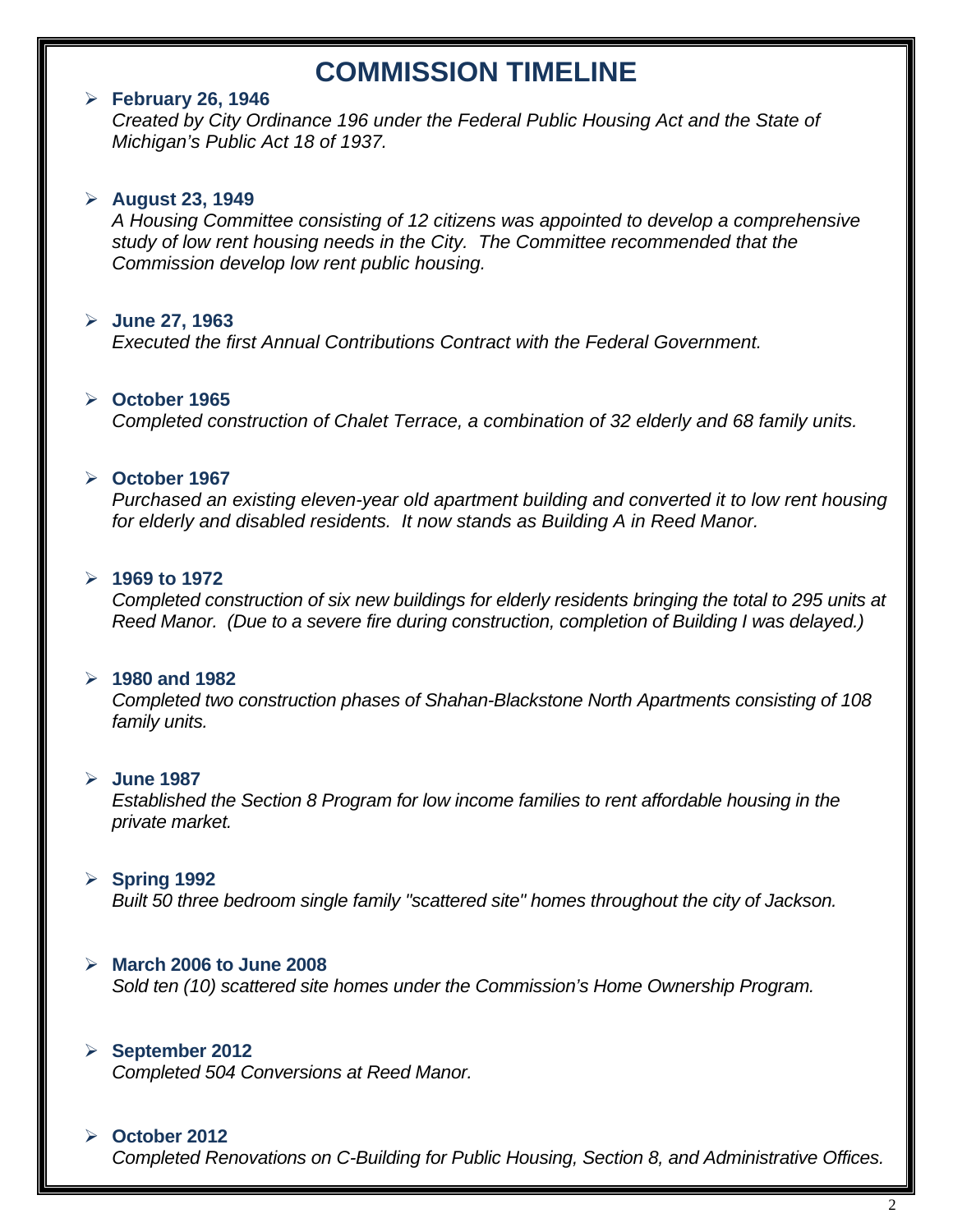# **ORGANIZATIONAL LEADERSHIP AND SUPPORT**

## **Board of Commissioners**

| <b>Name</b>              | <b>Title</b>                 | <b>Term of Office</b> |
|--------------------------|------------------------------|-----------------------|
| Arlene Robinson          | President                    | $2011$ - Present      |
| Derek Dobies             | Vice President               | $2012$ - Present      |
| Patricia Davis-Dye       | <b>Resident Commissioner</b> | $2011$ -Present       |
| Patrick Burtch           | Commissioner                 | $2012$ - Present      |
| <b>Gerald Montgomery</b> | Commissioner                 | $2012$ - Present      |

## **Executive Team**

| <b>Name</b>        | <b>Title</b>                      | <b>Years of Service</b> |
|--------------------|-----------------------------------|-------------------------|
| Kimberly D. Truman | <b>Interim Executive Director</b> | 25                      |
| Katie Dickerson    | <b>Executive Secretary</b>        |                         |
| Connie I. Crandall | <b>Public Housing Director</b>    | 20                      |
| Shari Boyce        | <b>Section 8 Director</b>         |                         |
| Ray A. Caddell     | <b>Maintenance Director</b>       | 26                      |

## **Personnel**

| <b>Name</b>             | <b>Title</b>                     | <b>Years of Service</b> |
|-------------------------|----------------------------------|-------------------------|
| Joseph Arnold           | Maintenance Worker               | 25                      |
| Gary Cram               | Maintenance Worker               | 26                      |
| Cynthia M. Davis        | Sr. Maintenance Team Leader      | 32                      |
| Mark Fountain           | Maintenance Team Leader          | $\overline{2}$          |
| Brenda Fridd            | <b>Office Manager</b>            | 25                      |
| Gloria Harris           | Comptroller                      |                         |
| Cheryl Fox-Hegwood      | <b>Asset Manager</b>             | 17                      |
| Melissa Howlett         | <b>Asset Manager</b>             | 8                       |
| Richard Jackman         | Maintenance Worker               | $\overline{2}$          |
| Jacqueline A. McClintic | <b>Asset Manager</b>             | 5                       |
| Lorenzo W. Neal         | Maintenance Team Leader          | 27                      |
| Mark Oakley             | Maintenance Worker               | 9                       |
| <b>Michael Parker</b>   | <b>Casual Laborer</b>            | $\overline{2}$          |
| Jade Smith              | <b>Section 8 Program Manager</b> | $\overline{2}$          |
| Michael Spang           | Maintenance Worker               | $\overline{2}$          |
| Daphney Sullivan        | <b>Administrative Assistant</b>  | $\overline{2}$          |
| Cleo Walker             | Caretaker                        | 3                       |
| Larry Young             | Maintenance Worker               | 11                      |
| Mary Brown              | Human Resources Specialist       |                         |

| # of Full-Time and Part-Time Employees:          | 24 |
|--------------------------------------------------|----|
| # of Employees with 20 or More Years of Service: |    |
| <b>Average Years of Service:</b>                 |    |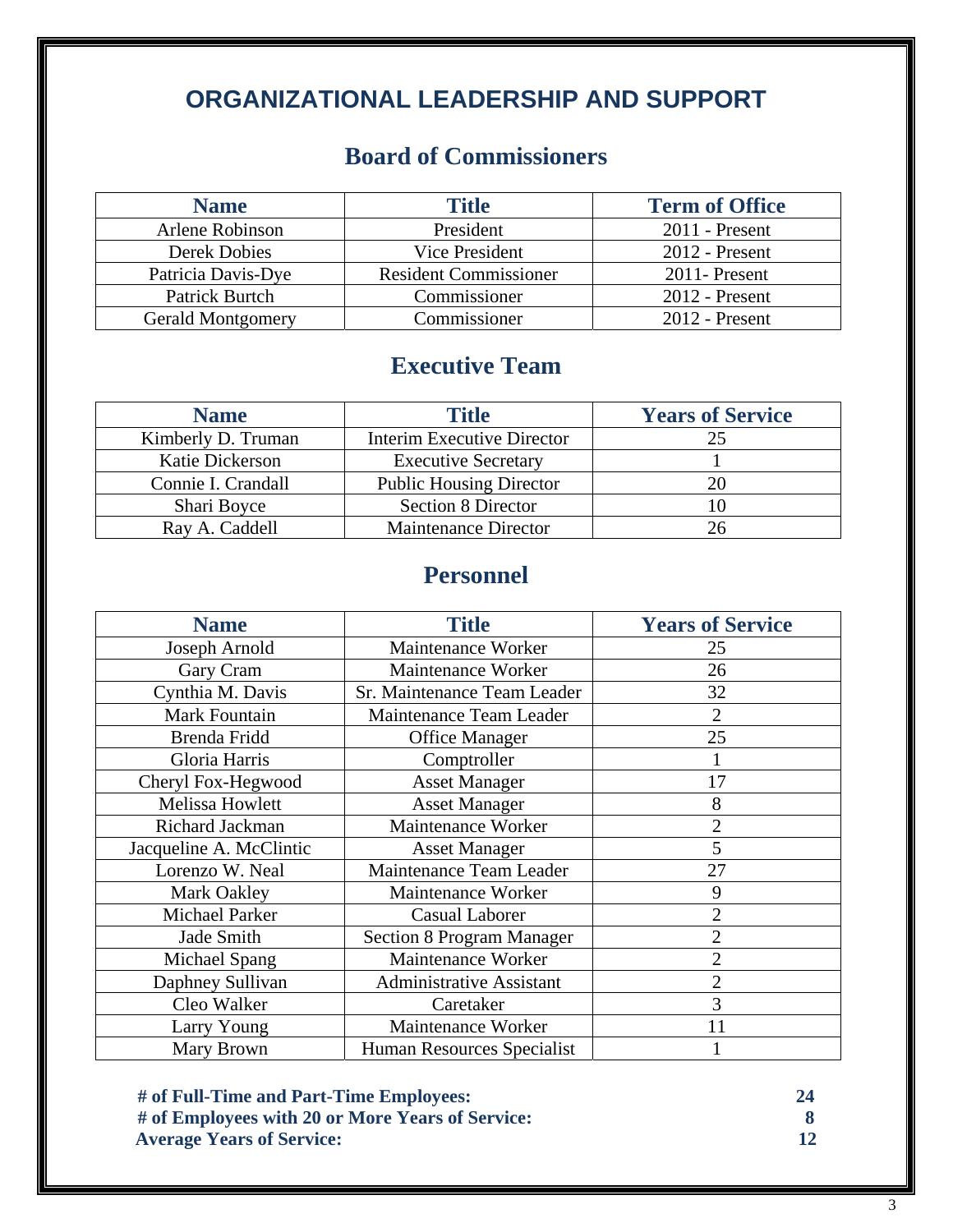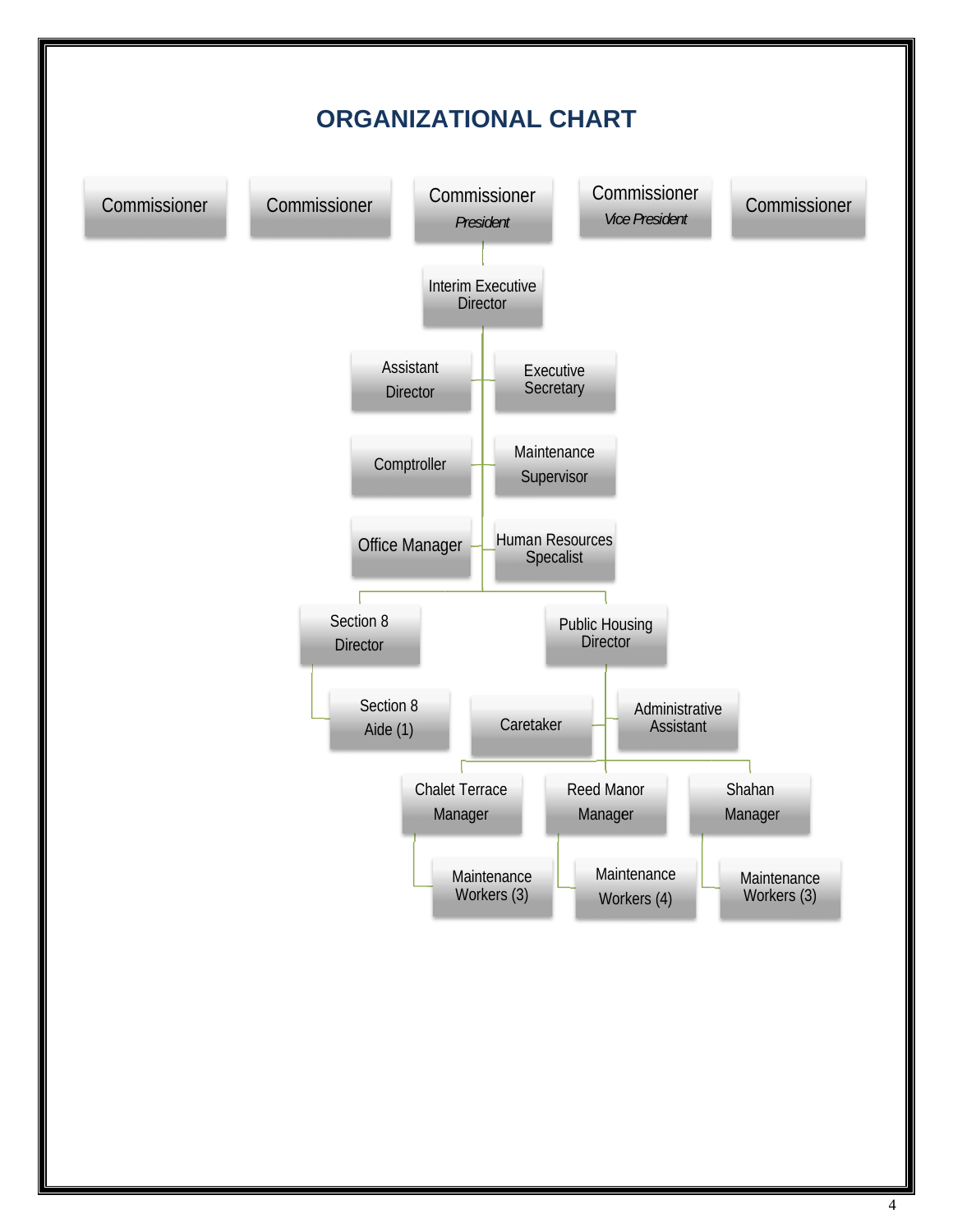## **PUBLIC HOUSING**

JHC was established in 1946 to provide decent and safe rental housing for eligible low-income families, the elderly, and persons with disabilities. JHC manages and operates Chalet Terrace, Reed Manor and Shahan-Blackstone North Apartments and scattered sites for a total of 540 units in the city of Jackson. The U.S. Department of Housing and Urban Development (HUD) administers Federal aid to JHC for low-income residents at rents they can afford. HUD furnishes technical and professional assistance in planning, developing and managing these developments.

Property managers partnered with residents to the offer the following programs: Kid's Explosion; Ceramic Arts and Food Art; National Night Out with the City of Jackson Police and Fire Departments; Neighborhood Watch; Summer Breakfast and Lunch with the Jackson Public Schools; Fire Prevention Poster Contest: Main Street Association.







Public Housing applicants family must qualify as a family as defined by HUD and the JHC. Applicants must have income at or below HUD-specified income limits and/or qualifies on the basis of citizenship or the eligible immigrant status of family members. The JHC is responsible for ensuring that every individual and family admitted to the public housing program meets all program eligibility requirements.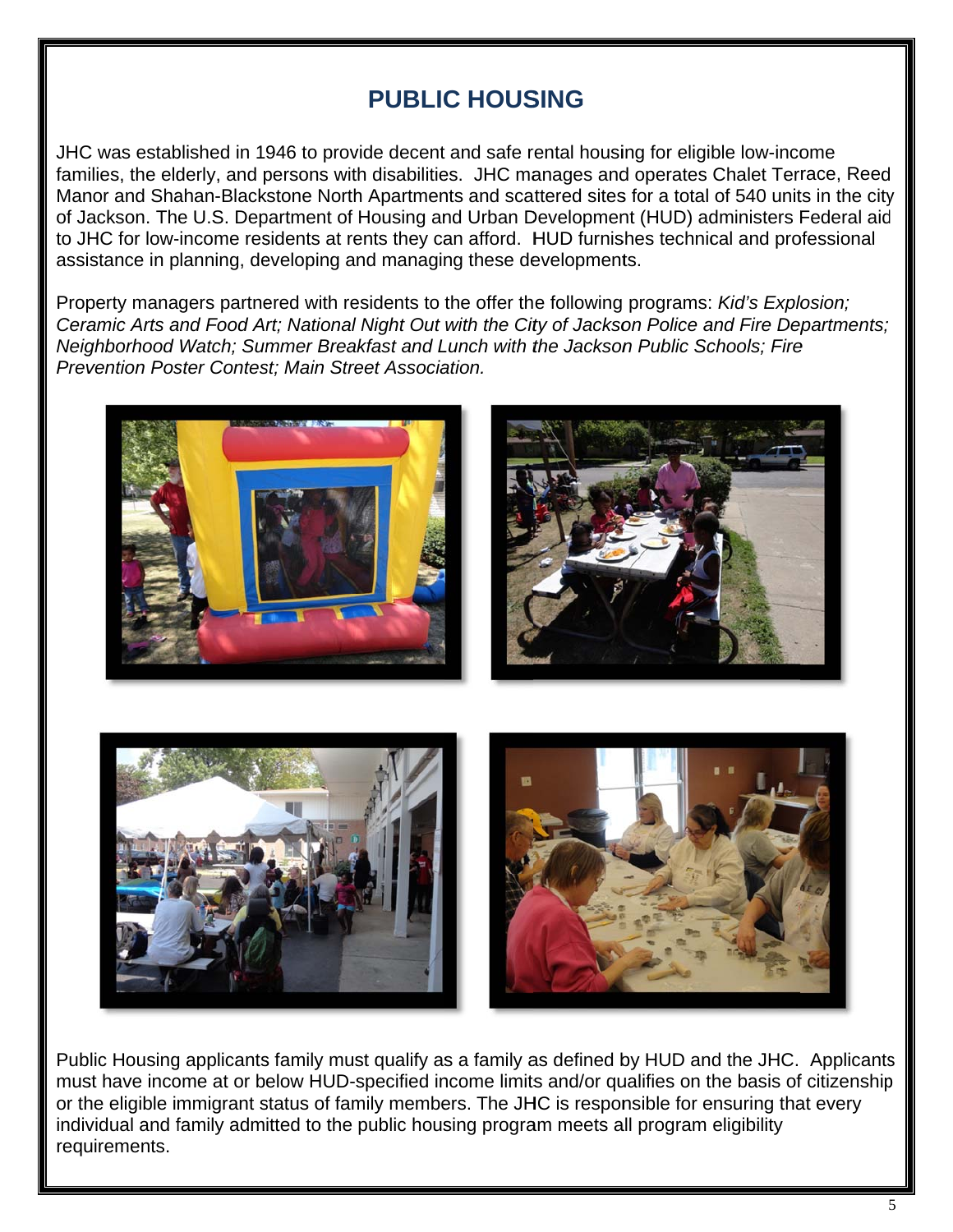# **PUBLIC HOUSING BY THE NUMBERS**

| <b>PERFORMANCE INDICATORS</b> |                                                         |  |
|-------------------------------|---------------------------------------------------------|--|
| 98%                           | <b>Occupancy Rate</b>                                   |  |
| 115                           | <b>New Admissions</b>                                   |  |
| 150                           | <b>Youth Participated in Programs</b>                   |  |
| 3,562                         | <b>Non-Emergency Work Orders Completed</b>              |  |
| 1.8                           | Average # of Days to Complete Non-Emergency Work Orders |  |
| 485                           | <b>Emergency Work Orders</b>                            |  |
| 95%                           | <b>Emergency Work Orders Completed within 24 hours</b>  |  |
| 18 Days                       | <b>Average Vacant Unit Turnaround</b>                   |  |

| 2.0 | <b>Average Family Size</b>               |
|-----|------------------------------------------|
| 78  | Elderly Heads of Household (Age 62+)     |
| 454 | Non-Elderly Heads of Household (Age <61) |
| 345 | <b>Female Heads of Household</b>         |
| 187 | <b>Male Heads of Household</b>           |
| 273 | Disabled/Handicapped Heads of Household  |
| 247 | <b>Non-Minority Heads of Household</b>   |
| 285 | <b>Minority Heads of Household</b>       |

| <b>SOURCES OF INCOME</b> |                                |  |
|--------------------------|--------------------------------|--|
| 1                        | <b>Own a Business</b>          |  |
| 22                       | <b>Receive Child Support</b>   |  |
|                          | <b>General Assistance</b>      |  |
|                          | <b>Indian Trust/Per Capita</b> |  |
| 416                      | <b>Other Nonwage Sources</b>   |  |
| 14                       | <b>Pension</b>                 |  |
| 186                      | <b>SSI</b>                     |  |
| 182                      | <b>Social Security</b>         |  |
| 138                      | <b>TANF (Formerly AFDC)</b>    |  |
| $\overline{4}$           | <b>Unemployment Benefits</b>   |  |
| 126                      | <b>Other Wages</b>             |  |

| <b>INCOME LEVELS</b> |                      |  |
|----------------------|----------------------|--|
| 453                  | <b>Extremely Low</b> |  |
| 68                   | <b>Very Low</b>      |  |
| 11                   | Low                  |  |

| <b>TIME ON PROGRAM</b> |          |  |
|------------------------|----------|--|
| 97                     | <1 Year  |  |
| 72                     | <2 Years |  |
| 71                     | <3 Years |  |
| 44                     | <4 Years |  |
| 48                     | <5 Years |  |
| 200                    | >5 Years |  |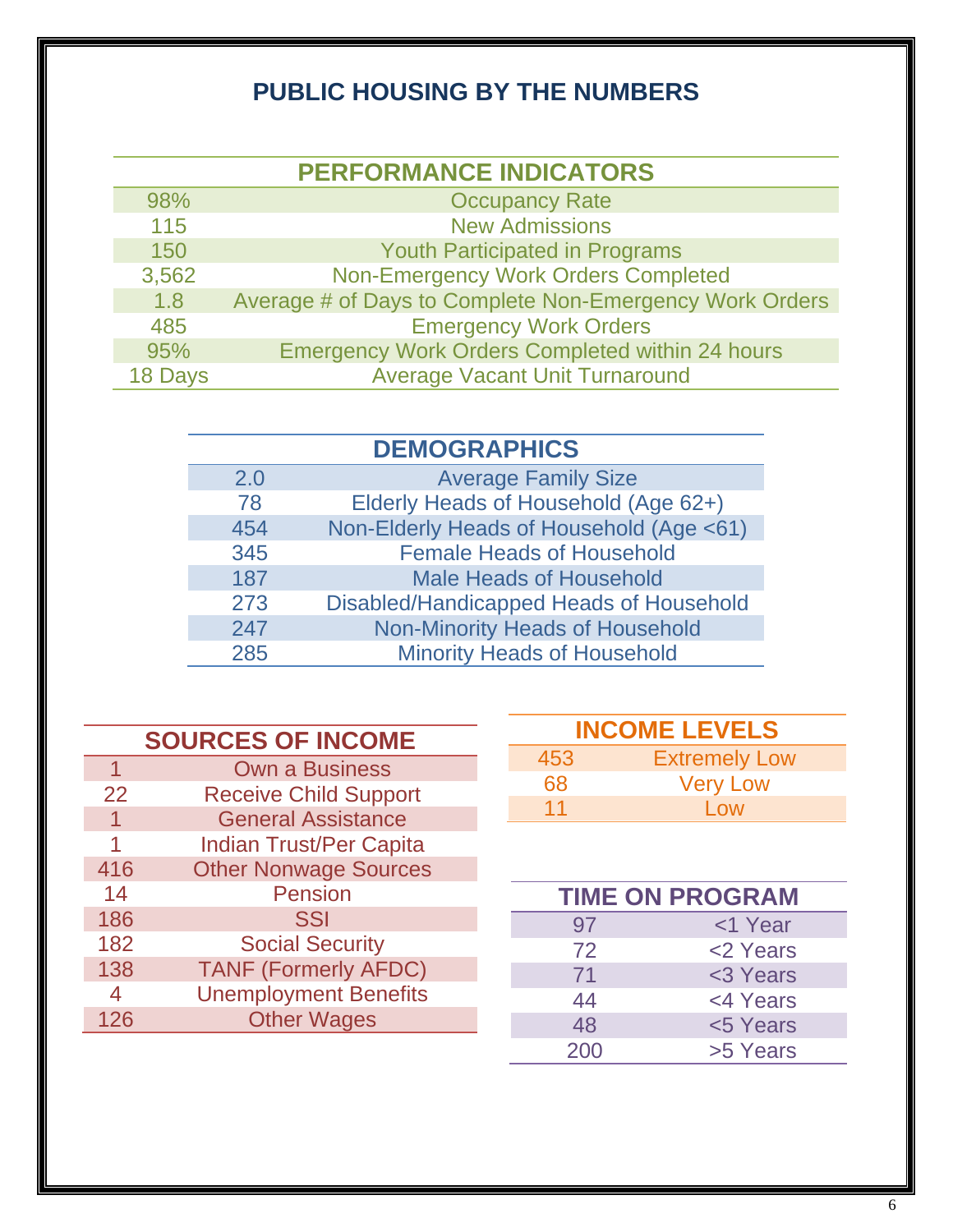## **SECTION 8 HOUSING CHOICE VOUCHER PROGRAM**

JHC administers 475 housing choice vouchers in Jackson County and receives federal funds from the U.S. Department of Housing and Urban Development (HUD) to administer the program.

The housing choice voucher (HCV) program is the federal government's major program for assisting very low-income families, the elderly, and the disabled to afford decent, safe, and sanitary housing in the private market. Since housing assistance is provided on behalf of the family or individual, participants are able to find their own housing, including single-family homes, townhouses and apartments.

The participant is able to select any housing that meets the requirements of the program and is not limited to units located in subsidized housing projects. A family that is issued a HCV is responsible for finding a suitable housing unit of the family's choice where the owner agrees to participate under the program. This may include the family leasing in place. Rental units must meet minimum the housing quality standards (HQS) of health and safety, as determined by HUD.

The Housing Assistance Payment (HAP) is paid directly to the landlord by JHC on behalf of the participating family. The family pays the difference between the actual rent charged by the landlord and the amount subsidized by the program. A voucher holder is issued a HCV for the unit size for which it is eligible based on family size and composition.

When the voucher holder finds suitable housing that they it desire to occupy and sign a lease agreement with the landlord, JHC must inspect the dwelling and determine that the rent requested is reasonable.

The JHC must establish payment standards that determine the number of bedrooms needed for families of different sizes and compositions. This is the policies that will be used to determine the family unit size (also known as the voucher size). The Section 8 Program participant must pay 30% or (A maximum of 40%) of its monthly adjusted gross income for rent and utilities for the first year of the housing HAP contract. After the first year of the lease and contract, a participant may rent a unit greater than the payment standard and pay the additional amount.

| <b>SECTION 8 BY THE NUMBERS</b> |                                    |  |
|---------------------------------|------------------------------------|--|
| \$2,508,632                     | <b>Housing Assistance Payments</b> |  |
| 98%                             | Lease Up Rate                      |  |
| 185                             | Landlords                          |  |
| 463                             | <b>Voucher Holder Participants</b> |  |
| 1.232                           | <b>Individuals</b>                 |  |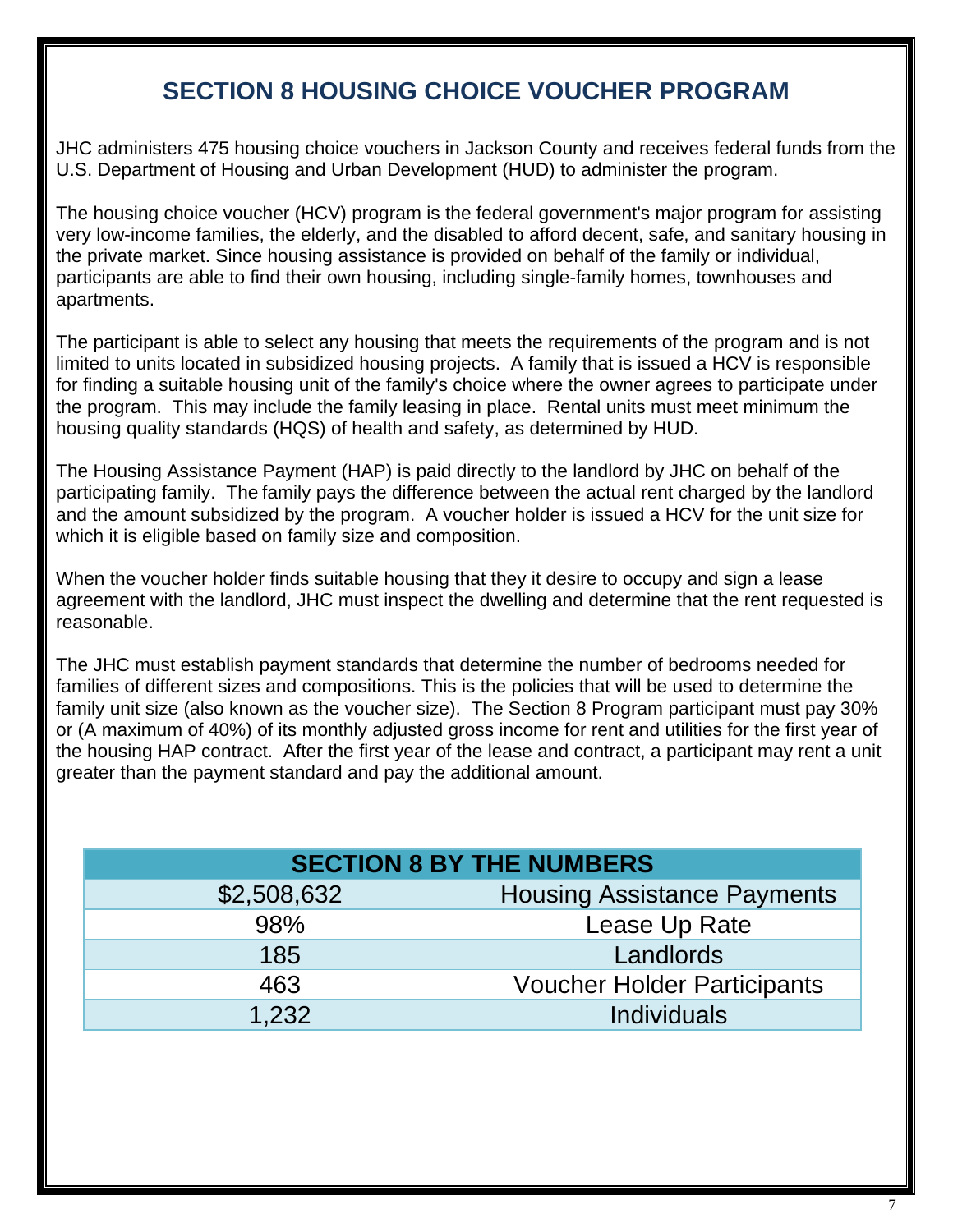## **CAPITAL FUND PROGRAM**

JHC receives funds annually from HUD's Office of Capital Improvements. JHC is authorized to use its capital funds for development, financing, modernization, and management improvements. The Office of Capital Improvements also oversees the Capital Fund Financing Program that authorizes PHAs to borrow funds conditioned on a promise to pay the debt service from Capital Fund grants.

### **CAPITAL FUND PROGRAM PROJECTS**

| <b>2011 Capital Fund Program</b>                                           |  |  |
|----------------------------------------------------------------------------|--|--|
|                                                                            |  |  |
|                                                                            |  |  |
|                                                                            |  |  |
|                                                                            |  |  |
|                                                                            |  |  |
| <b>Administrative Office Renovations</b><br>Sidewalk Replacement & Repairs |  |  |

# 2011 Capital Fund Emergency Safety & Security Program

| Reed Manor |
|------------|
|------------|

**Energy Efficient Exterior Lights** 

| <b>2012 Capital Fund Program</b> |                                                 |  |  |
|----------------------------------|-------------------------------------------------|--|--|
| <b>Chalet Terrace</b>            | Lawn/Snow Removal Equipment                     |  |  |
| <b>Chalet Terrace</b>            | <b>Playground Equipment</b>                     |  |  |
| <b>Chalet Terrace</b>            | <b>Playground Safety Surfacing</b>              |  |  |
| <b>Chalet Terrace</b>            | <b>Concrete Sidewalks</b>                       |  |  |
| <b>Reed Manor</b>                | <b>Parking Lot</b>                              |  |  |
| <b>Reed Manor</b>                | <b>Downspouts/Gutters</b>                       |  |  |
| <b>Reed Manor</b>                | <b>Energy Efficient Exterior Lighting Study</b> |  |  |
| <b>Reed Manor</b>                | <b>Energy Efficient Exterior Lighting</b>       |  |  |
| <b>Shahan Blackstone</b>         | <b>Playground Equipment</b>                     |  |  |
| <b>Shahan Blackstone</b>         | Parking Lot                                     |  |  |

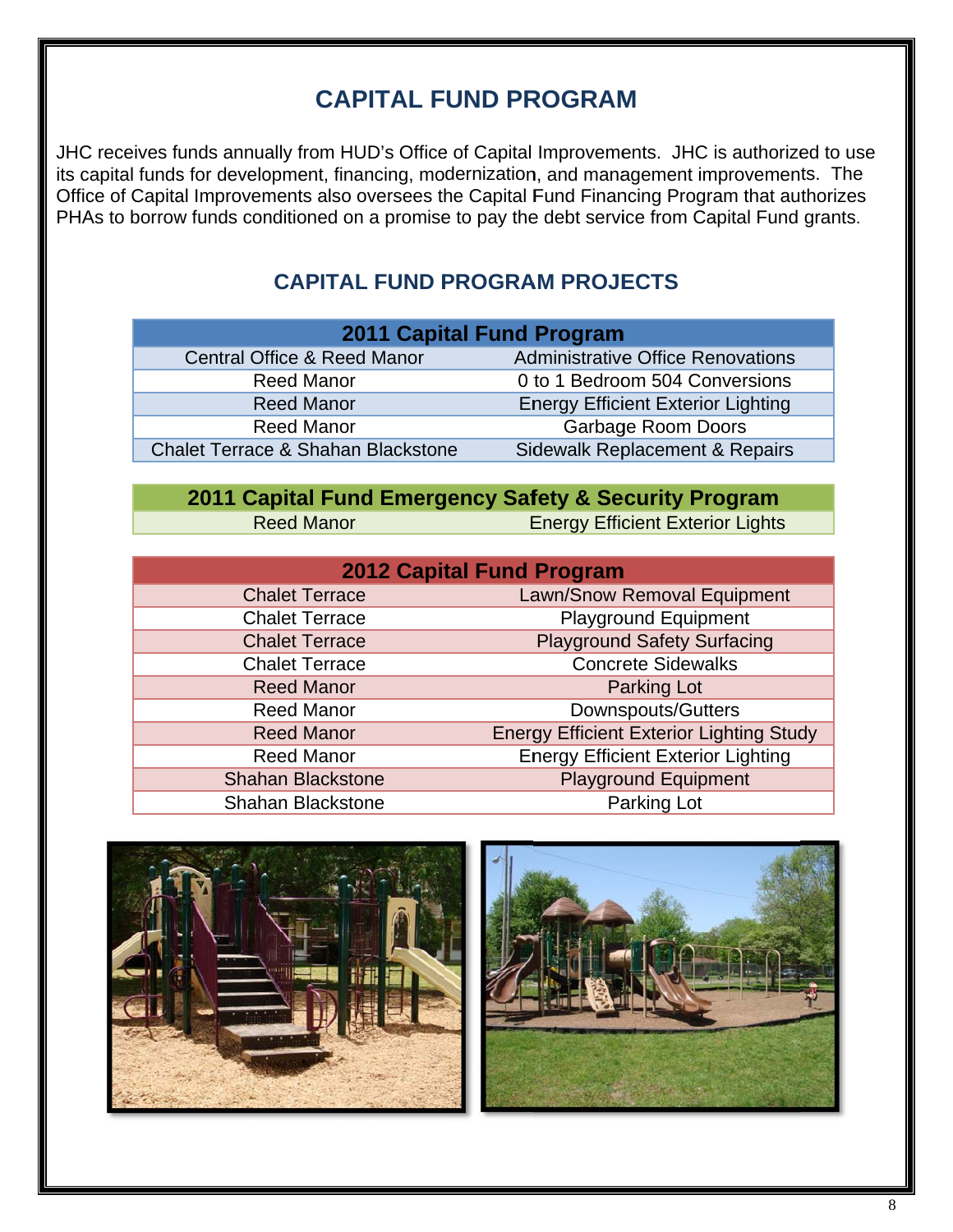## **FINANCIAL REPORT**  (Unaudited)

## **Public Housing Program 1999 Constraining Program 1999 Section 8 Program**

| <b>Operating Income</b>             |             | <b>Operating Income</b>            |             |
|-------------------------------------|-------------|------------------------------------|-------------|
| <b>Operating Subsidy</b>            | \$1,580,874 | <b>Housing Assistance Revenue</b>  | \$2,421,992 |
| <b>Dwelling Rent</b>                | \$963,954   | <b>Administrative Fees</b>         | \$236,154   |
| Interest Income                     | \$2,220     | Port-In HAP                        | \$1,700     |
| <b>Other Income</b>                 | \$107,368   | <b>Port-In Administrative Fees</b> | \$1,684     |
| <b>Capital Funds for Operations</b> | \$111,447   | <b>Fraud Recovery</b>              | \$8,279     |
| <b>Section 8 Management Fees</b>    | \$54,000    | Interest Income                    | \$946       |
| <b>Total Operating Income</b>       | \$2,819,863 | <b>Total Operating Income</b>      | \$2,670,755 |
| <b>Operating Expenses</b>           |             | <b>Operating Expenses</b>          |             |
| <b>Salaries and Wages</b>           | \$835,913   | <b>Housing Assistance Payments</b> | \$2,509,939 |
| <b>Fringe Benefits</b>              | \$639,754   | <b>Salaries</b>                    | \$98,596    |
| <b>Maintenance Materials</b>        | \$131,362   | <b>Fringe Benefits</b>             | \$80,097    |
| <b>Maintenance Contracts</b>        | \$213,464   | <b>Management Fees</b>             | \$54,000    |
| <b>Security Contract</b>            | \$70,713    | Telecommunications                 | \$3,556     |
| <b>Accounting Fees</b>              | \$23,277    | <b>Travel/Training</b>             | \$244       |
| <b>Audit Fees</b>                   | \$7,773     | Postage                            | \$1,463     |
| <b>Telecommunications</b>           | \$39,735    | <b>Office Supplies</b>             | \$8,589     |
| Travel/Training                     | \$13,678    | <b>Accounting Fees</b>             | \$5,700     |
| Sundry                              | \$63,502    | <b>Audit Fees</b>                  | \$1,900     |
| Legal                               | \$25,977    | Sundry                             | \$11,381    |
| Postage                             | \$6,357     | <b>Insurance</b>                   | \$3,909     |
| <b>Office Supplies</b>              | \$23,907    | <b>Total Operating Expenses</b>    | \$2,767,993 |
| <b>City Admin Fees</b>              | \$30,716    |                                    |             |
| <b>Membership Fees</b>              | \$2,848     | <b>Net Income (Loss)</b>           | (\$97,238)  |
| <b>PILOT</b>                        | \$46,984    |                                    |             |
| <b>Insurance Premiums</b>           | \$64,082    |                                    |             |
| <b>Tenant Services</b>              | \$13,784    |                                    |             |
| Utilities (Gas, Water & Electric)   | \$452,443   |                                    |             |
| <b>Collection Losses</b>            | \$29,501    |                                    |             |
| <b>Total Operating Expenses</b>     | \$2,735,771 |                                    |             |
| <b>Net Income (Loss)</b>            | \$84,092    |                                    |             |

## **Operating Income**

| <b>Operating Expenses</b>          |             |  |  |  |
|------------------------------------|-------------|--|--|--|
| <b>Total Operating Income</b>      | \$2,670,755 |  |  |  |
| Interest Income                    | \$946       |  |  |  |
| <b>Fraud Recovery</b>              | \$8,279     |  |  |  |
| <b>Port-In Administrative Fees</b> | \$1,684     |  |  |  |
| Port-In HAP                        | \$1,700     |  |  |  |
| <b>Administrative Fees</b>         | \$236,154   |  |  |  |
| <b>Housing Assistance Revenue</b>  | \$2,421,992 |  |  |  |

| <b>Housing Assistance Payments</b> | \$2,509,939   |
|------------------------------------|---------------|
| <b>Salaries</b>                    | \$98,596      |
| <b>Fringe Benefits</b>             | \$80,097      |
| <b>Management Fees</b>             | \$54,000      |
| Telecommunications                 | \$3,556       |
| <b>Travel/Training</b>             | \$244         |
| Postage                            | \$1,463       |
| <b>Office Supplies</b>             | \$8,589       |
| <b>Accounting Fees</b>             | \$5,700       |
| <b>Audit Fees</b>                  | \$1,900       |
| Sundry                             | \$11,381      |
| Insurance                          | \$3,909       |
| <b>Total Operating Expenses</b>    | \$2,767,993   |
| <b>Net Income (Loss)</b>           | $($ \$97,238) |